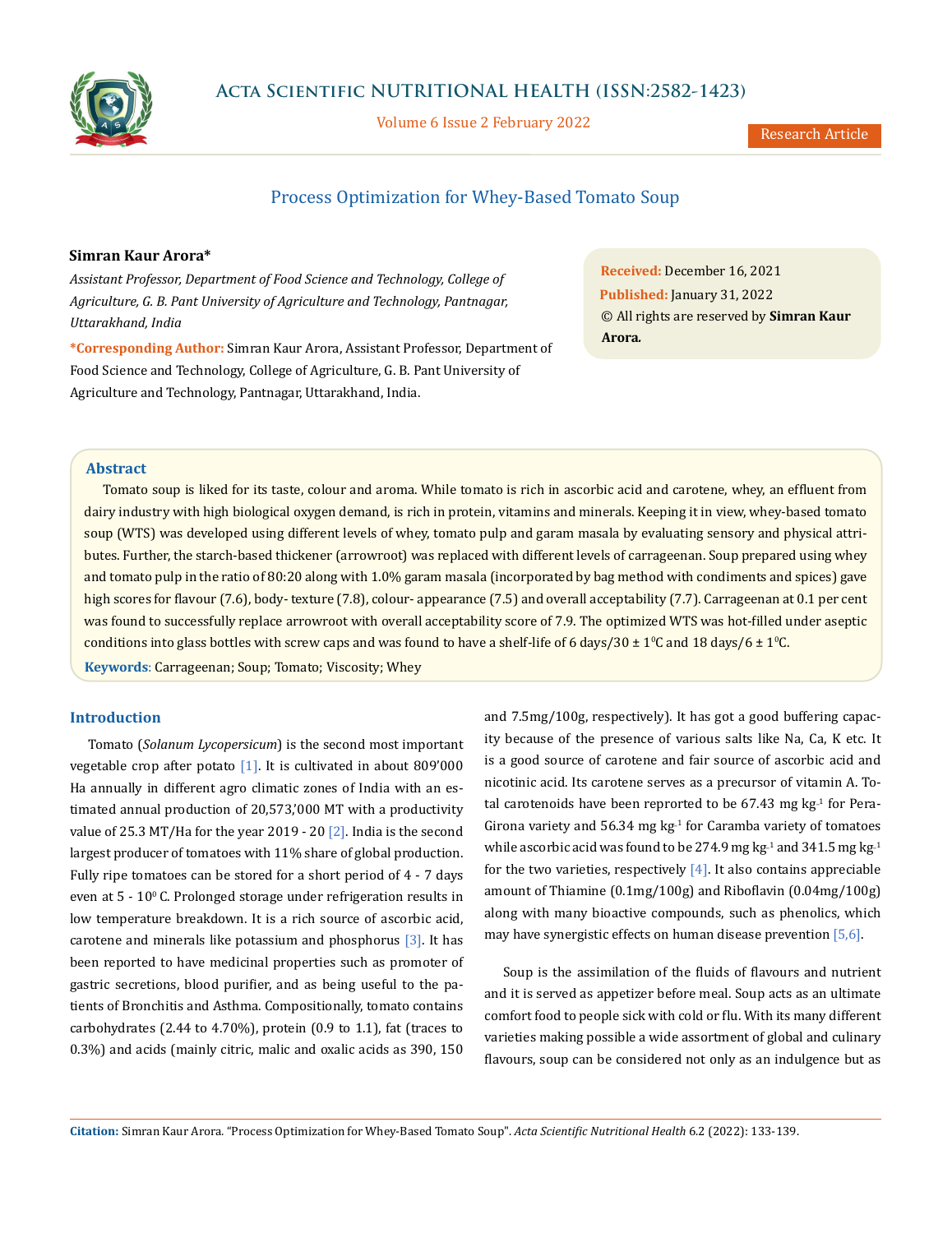an appetizer too. The Indian market for soup has been growing annually at the rate of 26%. Amongst the large variety of soups, tomato soup is the most common and internationally known. FS-SAI (2011) allows the use of milk solids in tomato soup, along with other permitted ingredients like spices, sugar, salt, starch and butter. The minimum T.S.S. requirement (w/w free of salt) for tomato soup is 7.0% [7]. Whey is the fluid portion of milk obtained by coagulation of casein during the manufacture of channa, paneer and cheese. It is opaque and greenish yellow in colour. It represents about 80-90 per cent of original milk used for manufacture of cheese, paneer or casein and its composition varies according to the type of product from which it is derived. It contains about 50 per cent of milk solids, 70 per cent of milk sugar and 20 per cent of milk protein. Nearly about 70 - 90 per cent of milk minerals pass on to the whey. It is rich in protein (0.8 - 1.0%), lactose (4.55 to 5.8%), vitamin A, vitamin  $B_{6}$ , Biotin, Vitamin C, organic acids like citric acid, formic acid and minerals  $[8,9]$ . Whey proteins have the highest biological value of 104, even higher than the whole egg which is100. Due to Covid-19 outbreak, malnutrition has increased many folds for example, according to the [National Family Health Sur](http://rchiips.org/nfhs/NFHS-5_FCTS/India.pdf)[vey \(NFHS\) 2019-21](http://rchiips.org/nfhs/NFHS-5_FCTS/India.pdf) [10], in India 7.7% of children are severely wasted, 19.3% are wasted and 35.5% are stunted, and among women 18.7% and among men 16.2% are still below normal BMI  $\approx$  18.5Kg/m<sup>2</sup>), therefore, wastage of food in any form e.g., 'whey thrown as unused into drains' should be unacceptable. Also, if unused, because of its high biological oxygen demand (35 - 45 kg/ m3 ) whey poses big threat to the environment. According to an estimate, about 40,000 L of untreated whey can led to contamination of rivers and lakes equal to that produced daily by 250,000 people [9]. Thus, its disposal is of great concern to the environmentalists. World whey output is approximately 180 million tonnes in 2013 which contains some 1.5 million tonnes of increasingly high-value protein and 8.6 million tonnes of lactose, a very important source of carbohydrate for the world [11]*.* The latest research shows that whey protein is arguably the most nutritionally valuable protein available for the nutritional markets such as sports, clinical and infant nutrition. Packed with full of 'natural goodies' such as betalactoglobulin, mother's milk equivalent protein alpha-lactalbumin, lactoferrin, and immunoglobulin and as a pre-cursor to the probiotic galacto oligo saccharides (GOS), whey is proving to be one of the most exciting nutrient sources available today. Therefore, development of whey-based-tomato-soup (WTS) can help solve the problem of its disposal and can supply better nutrition to the health-conscious consumers as tomato soup is liked for its taste, colour and aroma. Further, Carrageenan, a food hydrocolloid, commonly used as functional ingredients in the food industry in the

preparation of milk gels and to stabilize milk-based products [12] is tested in the present study for its suitability in WTS to replace arrowroot, a starch-based thickener.

#### **Materials and Methods**

#### **Source of materials**

Fresh, sweet whey was collected from Student Dairy Plant, Department of Food Science and Technology, G.B. Pant University of Agriculture and Technology, Pantnagar (India). Fresh, firm ripe tomatoes were purchased from the local market, Pantnagar.

#### **Preparation of raw materials**

Whey was pasteurized at 70  $\pm$  1°C for 30 min. and then filtered through muslin cloth followed by cooling to 5°C. Tomatoes were selected for uniform red colour having no sign of damage or infections. They were then washed with cold running water and then put into boiling hot water for 3.0 min and immediately put into cold water to loosen the skin by thermal shock. Skin and seeds were removed manually, in a separate clean and sanitized pan. Pulp was mashed and heat treated to one boil (hot break method) and then filtered through muslin cloth to obtain the tomato pulp with juice. Similarly, tomato skin and seeds were heated to one boil and extracted through muslin cloth. WTS was prepared as detailed in the flow diagram (Figure 1).



**Figure 1:** Flow diagram of the preparation of whey tomato soup.

**Citation:** Simran Kaur Arora*.* "Process Optimization for Whey-Based Tomato Soup". *Acta Scientific Nutritional Health* 6.2 (2022): 133-139.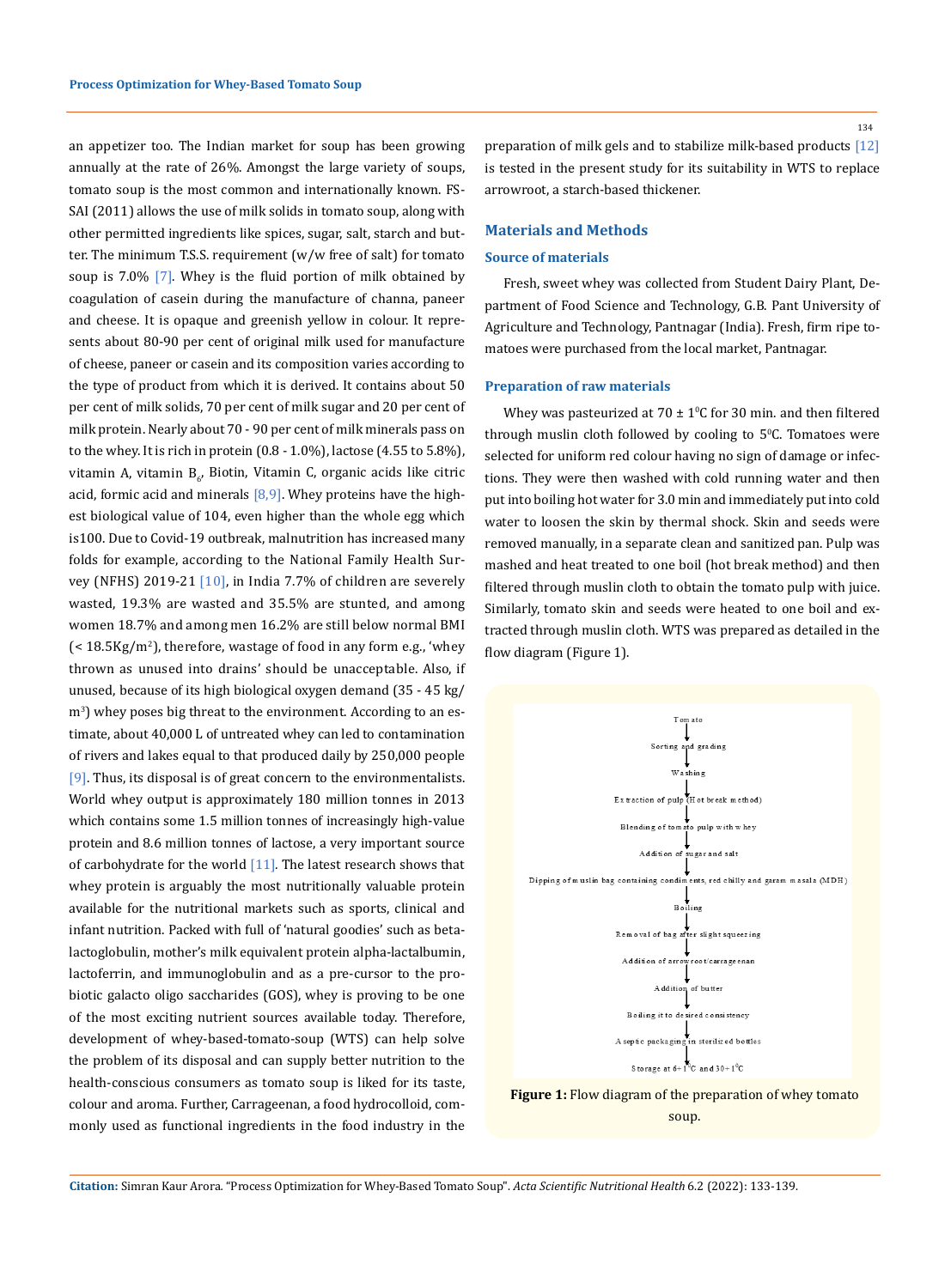#### **Preparation of different blends of whey-based tomato soup**

Effect of different levels of whey, tomato pulp, garam masala (spice mix) and carrageenan on the sensory characteristics (flavour, body and texture, colour and appearance and overall acceptability), viscosity and total soluble solids (TSS) was evaluated to optimize the development of WTS.

## **Optimization of level of whey**

Different blends of whey and tomato pulp was used to prepare whey-based tomato soup. Whey was incorporated to replace 75% to 90% of tomato pulp to develop WTS. For every 100 ml of blend, 2.0g Garam masala, 1.0g sugar, 0.9g salt, 0.75g red chili, 0.75g butter, 0.5g arrowroot and 1.75 g condiments (by Bag method) were used.

#### **Optimization of level of garam masala**

To the WTS, developed with the optimized level of whey, different levels of garam masala (0%, 1% and 2%) was added for the study of its effect on sensory acceptability. For every 100 ml of blend sugar, salt, red chili, butter, arrowroot and condiments (by Bag method) used were 1.0 g, 0.9g, 0.75g, 0.75g, 0.5g and 1.75g, respectively.

#### **Replacement of arrowroot with carrageenan**

Different levels of Carrageenan (viz. 0.01, 0.05, 0.1, 0.15, 0.3 and 0.5%) were used to replace arrowroot in the optimized WTS.

## **Analytical procedures**

#### **Physico-chemical and sensory analysis of WTS**

The samples were analyzed for sensory characteristics viz. flavour, body and texture, colour and appearance and overall acceptability on 9-point Hedonic scale by 10 untrained sensory panelists as given by IS:6273 (Part II) 1971  $[13]$ . For the measurement of Viscosity, samples were taken in 500ml tall beaker and the viscosity was measured with Brookfield viscometer using spindle No.1 at 12 rpm. pH was determined with a combined electrode CL- 51B) Elico pH meter, Model LT-127 and titratable acidity was determined using Phenolphthalein as indicator  $[14]$ . TSS was measured with the help of Abbe Refractometer calibrated at  $25^{\circ}$ C.

## **Biochemical tests of WTS**

Samples were filled hot into sterilized bottles aseptically and kept for storage. The samples were analyzed for different biochem135

ical tests during storage at  $6 \pm 1$ <sup>o</sup>C and  $30 \pm 1$ <sup>o</sup>C at an interval of 5 and 3 days respectively. Non enzymatic browning was determined by AOAC (1995) method  $[15]$ . Five gram of sample was soaked in 100 ml of 60 per cent Ethyl alcohol for 12 hr., filtered and the transmittance of filtrate was measured at 440 nm in a spectrophotometer (Make GS 5701 SS) using 60% Ethanol as blank. The results were expressed as% transmittance. Viscosity was measured with the help of viscometer using spindle No.1 at 12 rpm. Vitamin C losses during storage was estimated by 2, 6 Dichlorophenol-indophenol visual titration method [16].

## **Microbiological tests**

WTS were enumerated for the microbial counts. One ml sample was taken aseptically and suspended uniformly in 9 ml sterilized distilled water. From this, further serial dilutions were made and plated in duplicate. Plate count agar media was used to enumerate total plate counts. Plates were incubated at  $37 \pm 1$  °C for 24 - 48 h and the no. of colonies were counted [17] using colony counter. For determining Coliform count, samples were plated on violet, red bile agar and incubated at  $37 \pm 1$  °C for  $18$  - 24 hrs and then no. of colonies was counted. Potato Dextrose Agar (PDA) media was used for determining yeast and mould count in the samples. After plating the samples were incubated at  $22 \pm 1^{0+}$ C for 3 - 5 days. For estimating Spore count, samples at first dilution were heated at  $100\mathrm{^oC}$ for 3 - 4 min and then plated on plate count agar media followed by incubation at  $37^{\circ}$ C for 24 - 48 h. Then the no. of colonies was counted [16].

#### **Statistical analysis**

All the experiments were conducted in triplicates and the data was analyzed for ANOVA using MS Excel software (2010).

## **Results and Discussions**

#### **Selection of best combination among whey and tomato pulp**

In the developed WTS, tomatoes imparted colour, appeal and flavour while whey added volume, richness of proteins and minerals. Table 1 shows that effect of different per cent of whey and tomato pulp on sensory attributes, viscosity and TSS of whey-based tomato soup. WTS made from 80:20 (whey: tomato pulp) was rated most acceptable by sensory panelists. The higher percentage of whey in WTS had decreasing effect on sensory characteristics and WTS made from 20:80 ratio of tomato pulp and whey had maximum sensory characteristics in terms of flavour (7.58) body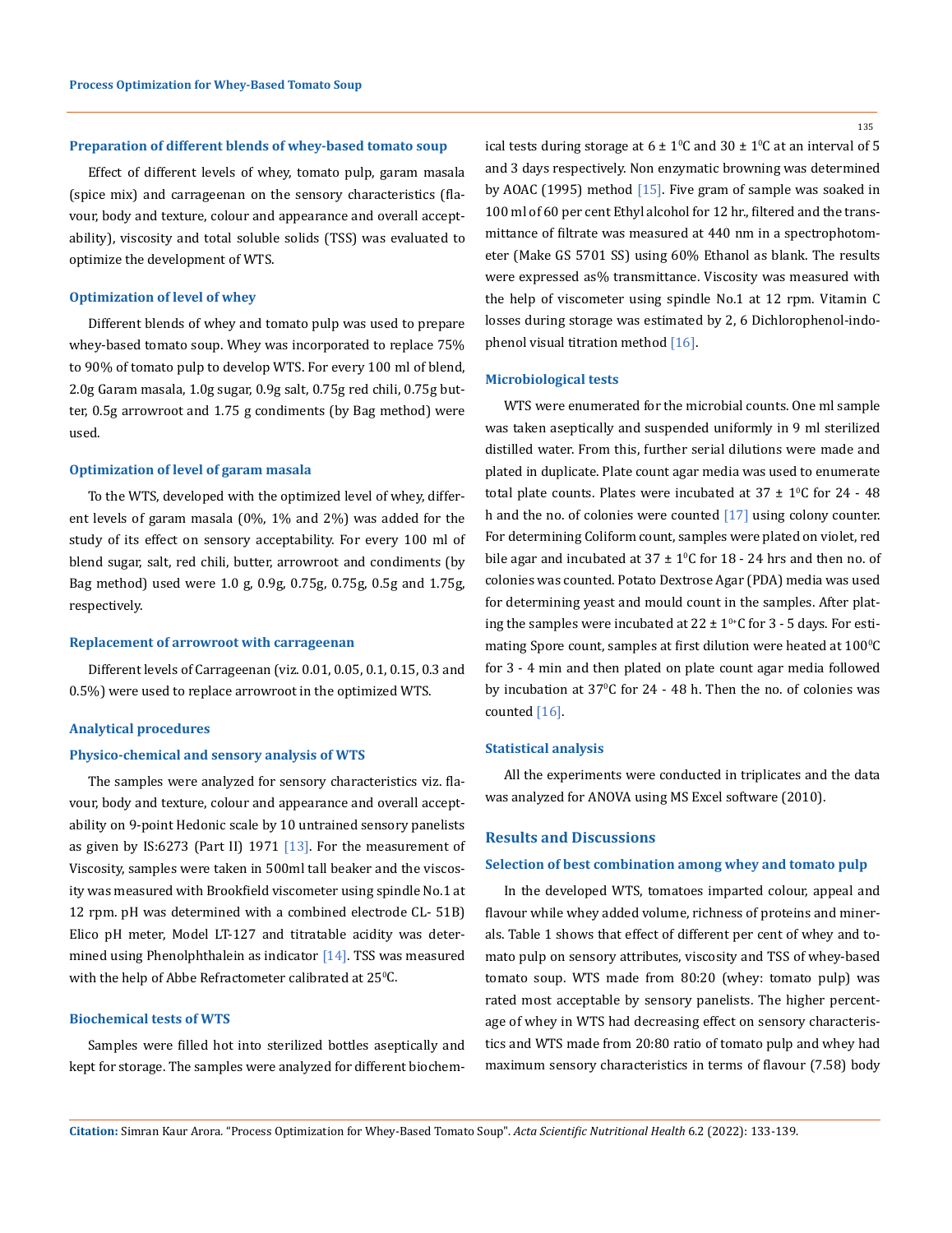136

and texture (7.7), colour and appearance (7.7), overall acceptability (7.72). The physical characteristics such as viscosity and TSS decreased as the percentage of whey increased in the soup being maximum (22.5cp and 12%, respectively) in 25:75 ratio and lowest in 10:90 ratio (15.0cp and 9.0%, respectively). Statistical analysis showed that flavour, body and texture, colour and appearance and overall acceptability had significant difference (P < 0.01) within the treatments.

| Tomato pulp:<br>whey $(\%)$ |                |                            |                              |                              |                          |                |
|-----------------------------|----------------|----------------------------|------------------------------|------------------------------|--------------------------|----------------|
|                             | <b>Flavour</b> | <b>Body and</b><br>texture | <b>Colour and appearance</b> | <b>Overall acceptability</b> | <b>Viscosity</b><br>(cp) | <b>TSS (%)</b> |
| 25:75                       | 7.0            | 7.2                        | 7.6                          | 7.54                         | 22.5                     | 12             |
| 20:80                       | 7.58           | 7.7                        | 7.7                          | 7.72                         | 20.5                     | 11             |
| 15:85                       | 6.2            | 6.9                        | 7.1                          | 7.0                          | 17.5                     | 10             |
| 10:90                       | 5.7            | 6.0                        | 6.6                          | 6.6                          | 15                       | 9              |
| F-value                     | 319.14         | 167.1                      | 117.3                        | 36.03                        |                          |                |
|                             | $***$          | $**$                       | $**$                         | $**$                         |                          |                |
| Sem $\pm$                   | 0.46           | 0.57                       | 0.49                         | 0.8                          |                          |                |
| $CD$ at $1\%$               | 0.18           | 0.22                       | 0.19                         | 0.31                         |                          |                |
| $CD$ at $5\%$               | 0.13           | 0.16                       | 0.14                         | 0.23                         |                          |                |
| <b>CV</b>                   | 1.86           | 2.16                       | 1.77                         | 2.92                         |                          |                |

**Table 1:** Effect of incorporation of whey on sensory attributes, viscosity and TSS of WTS.

## **Optimization of the level of garam masala**

Mean sensory scores for WTS with different level of garam masala are given in table 2. WTS with 1.0 per cent garam masala was rated most acceptable (flavour score 7.9) in comparison to sample with 2.0 per cent level of garam masala. It is interesting to note that sensory panelists rated control as better than the sample treated with 2.0 per cent garam masala. This could be attributed to higher intensity of irritating effect due to higher percentage of spices in comparison to other samples. However, different levels of garam masala did not have any effect on viscosity as well as TSS of wheybased tomato soup. Statistical analysis revealed that different levels of garam masala had significant effect on flavour, body and texture, colour and appearance and overall acceptability ( $P < 0.01$ ). On the basis of above experiment it was observed that 1.0 per cent level of garam masala is the optimum level which was selected for use in the further experiments.

| Garam masala<br>(%) |                |                            |                              |                              |                          |           |
|---------------------|----------------|----------------------------|------------------------------|------------------------------|--------------------------|-----------|
|                     | <b>Flavour</b> | <b>Body and</b><br>texture | <b>Colour and appearance</b> | <b>Overall acceptability</b> | <b>Viscosity</b><br>(cp) | $TSS(\%)$ |
| $\mathbf{0}$        | 7.14           | 7.2                        | 7.3                          | 7.3                          | 20.5                     | 11        |
| 1                   | 7.91           | 7.7                        | 7.8                          | 7.9                          | 20.5                     | 11        |
| 2                   | 6.9            | 7.0                        | 7.0                          | 6.9                          | 20.5                     | 11        |
| F-value             | 37.6           | 54.2                       | 58.4                         | 104.6                        |                          |           |
|                     | $***$          | $**$                       | $**$                         | $**$                         |                          |           |
| SEm <sub>±</sub>    | 0.82           | 0.48                       | 0.52                         | 0.46                         |                          |           |
| $CD$ at $1\%$       | 0.33           | 0.19                       | 0.21                         | 0.19                         |                          |           |
| CD at $5%$          | 0.24           | 0.14                       | 0.15                         | 0.13                         |                          |           |
| <b>CV</b>           | 2.98           | 1.73                       | 1.86                         | 1.6                          |                          |           |

**Table 2:** Mean sensory score of whey-based tomato soup with different levels of garam masala.

**Citation:** Simran Kaur Arora*.* "Process Optimization for Whey-Based Tomato Soup". *Acta Scientific Nutritional Health* 6.2 (2022): 133-139.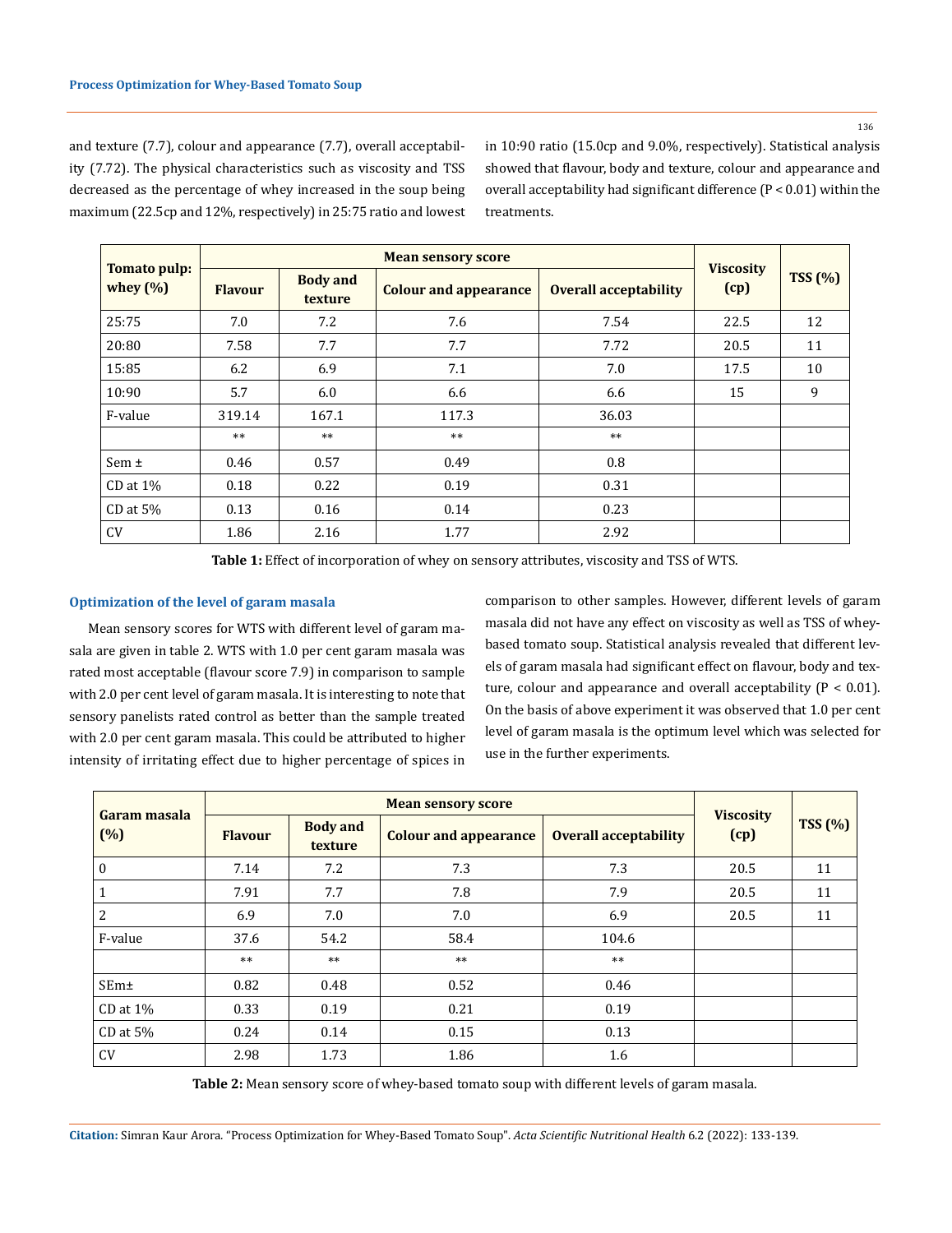## **Optimization of different levels of carrageenan**

Figure 2 shows that effect of carrageenan on sensory attributes, viscosity and TSS of WTS. Among the various levels of carrageenan used, the sample treated with 0.1 per cent exhibited highest score for flavour (7.8), body and texture (7.5) colour appearance (7.4), overall acceptability (7.9) being lowest in samples treated with 0.5 per cent carrageenan (Table 3). It is apparent from the table that samples treated with carrageenan from 0.01 to 0.15 per cent exhibited steady increase in viscosity whereas samples treated with 0.3 and 0.5 per cent exhibited significant increase in viscosity. The samples treated with carrageenan (0.01 to 0.5%) showed steady increase in TSS. Statistical analysis revealed that different levels of carrageenan had significant effect on flavour, body and texture, colour and appearance and overall acceptability. Among the carrageenan levels used 0.1 per cent level was rated best to improve the sensory score of WTS.



**Figure 2:** Effect of Carrageenan on sensory attributes of WTS.

| Carrageenan (%) | <b>Flavour</b> | <b>Body and</b><br>texture | <b>Colour and appearance</b> | <b>Overall acceptability</b> | <b>Viscosity</b><br>(cp) | <b>TSS</b> (%) |
|-----------------|----------------|----------------------------|------------------------------|------------------------------|--------------------------|----------------|
| Control         | 7.4            | 7.1                        | 7.0                          | 7.0                          | 20                       | 11             |
| 0.01            | 7.0            | 6.1                        | 6.6                          | 6.2                          | 7.5                      | 7.4            |
| 0.05            | 7.0            | 6.3                        | 7.1                          | 6.7                          | 15.5                     | 9.2            |
| 0.1             | 7.8            | 7.5                        | 7.4                          | 7.9                          | 18.5                     | 10.3           |
| 0.15            | 6.8            | 6.1                        | 6.0                          | 6.2                          | 20.0                     | 11.1           |
| 0.3             | 6.2            | 5.9                        | 6.0                          | 6.0                          | 50.0                     | 13.5           |
| 0.5             | 5.4            | 5.6                        | 5.4                          | 5.3                          | 77.5                     | 14.5           |
| F-value         | 16.63          | 72.74                      | 56.34                        | 90.51                        |                          |                |
|                 | $**$           | $**$                       | $**$                         | $**$                         |                          |                |
| SEm±            | 0.19           | 0.79                       | 0.94                         | 0.87                         |                          |                |
| $CD$ at $1\%$   | 0.75           | 0.3                        | 0.35                         | 0.33                         |                          |                |
| $CD$ at $5\%$   | 0.56           | 0.22                       | 0.26                         | 0.24                         |                          |                |
| <b>CV</b>       | 7.72           | 3.27                       | 3.8                          | 3.5                          |                          |                |

**Table 3:** Effect of carrageenan on sensory attributes, viscosity and TSS of whey-based tomato soup.

## **Characteristics of optimized WTS**

Whey can be used as substrate to produce industrially important and valuable products e.g., kefir-like-beverages  $[18,19]$ . In the present study, the optimized WTS (prepared using whey and tomato pulp in 80:20 ratio with 1.0% garam masala and 0.1% carrageenan and sugar, salt, red chili powder, condiments and butter) had total solids 10.8 per cent, protein 0.89 gm/100gm, fat 2.3 gm/100gm, titratable acidity (TA) 0.56 per cent, pH-4.7, ash-1.23 per cent, total soluble solids (TSS) 9.8 per cent. It was having high overall sensory acceptability value of 7.9.

# **Sensory, biochemical and microbiological changes in the optimized WTS during storage**

During storage at  $30 \pm 1$ <sup>o</sup>C, WTS was rated acceptable up to 6 days by sensory panel afterwards it was found unacceptable due to

**Citation:** Simran Kaur Arora*.* "Process Optimization for Whey-Based Tomato Soup". *Acta Scientific Nutritional Health* 6.2 (2022): 133-139.

137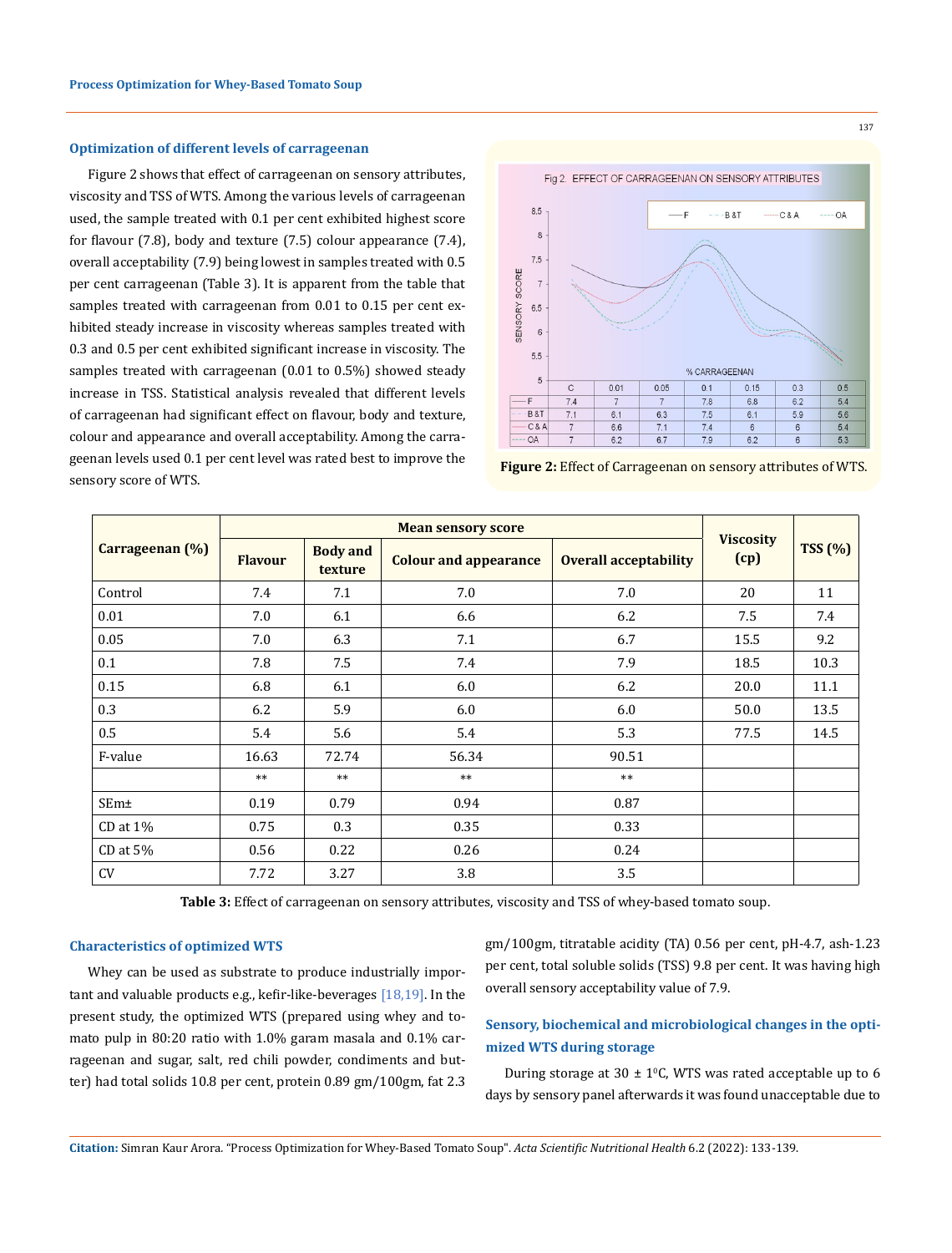138

higher acidity, unacceptable flavour and fading of colour (Table 4). At  $6 \pm 1$ °C, WTS was rated acceptable upto 15 days of storage. The statistical analysis revealed that flavour, body and texture, colour and appearance and overall acceptability had significant effect (P < 0.01) within days of storage at both the storage conditions.

Due to the biochemical changes during storage of WTS at  $6 \pm 1\degree$ C, the viscosity, non-enzymatic browning and tithable acidity showed an increasing trend in values whereas, pH and vitamin C exhibited

decreasing trend. Increase in viscosity (from 20.5 to 25.0 cp) may be attributed to the thickening of soup at lower temperature (Table 4). The changes in WTS were comparatively higher at near ambient storage i. e.  $30 \pm 1$ <sup>o</sup>C than under refrigeration storage (6  $\pm 1$ <sup>o</sup>C). Increase in the tithable acidity might be due to the growth of acid producing bacteria. The total plate count (cfu/g) increased from zero to  $28 \times 10^3$  while coliform count remained absent throughout the storage period showing sanitary conditions were observed during processing of whey-based tomato soup.

|                          | <b>Days</b>  | <b>Biochemical attributes</b> |                |                    |      |          | <b>Microbiological Counts</b> |                           |                 |                       |
|--------------------------|--------------|-------------------------------|----------------|--------------------|------|----------|-------------------------------|---------------------------|-----------------|-----------------------|
| <b>Temperature</b>       |              | <b>NEB</b>                    | Viscosity (cp) | Vit. C<br>$(mg\%)$ | pH   | T.A. (%) | <b>TPC</b>                    | <b>Yeast and</b><br>mould | <b>Coliform</b> | <b>Spore</b><br>count |
| $6 \pm 1$ <sup>o</sup> C | $\mathbf{0}$ | 0.081                         | 20.5           | 42                 | 4.7  | 0.38     | Nil                           | Nil                       | Nil             | Nil                   |
|                          | 5            | 0.140                         | 22.5           | 40                 | 4.67 | 0.38     | $95 \times 10^{1}$            | Nil                       | Nil             | Nil                   |
|                          | 10           | 0.147                         | 23.5           | 38                 | 4.65 | 0.41     | $102 \times 10^{1}$           | Nil                       | Nil             | $3 \times 10^1$       |
|                          | 13           | 0.293                         | 25.00          | 32                 | 4.65 | 0.41     | $152 \times 10^{1}$           | $6 \times 10^{1}$         | Nil             | $7 \times 10^1$       |
|                          | 15           | 0.312                         | 25.0           | 30                 | 4.63 | 0.44     | $20.3 \times 10^{2}$          | $43 \times 10^{1}$        | Nil             | $11 \times 10^{1}$    |
|                          | 18           | 0.334                         | 26.00          | 28                 | 4.63 | 0.44     | $95 \times 10^{2}$            | 51 x 10 <sup>1</sup>      | Nil             | $12 \times 10^{1}$    |
| $30 \pm 10^{\circ}$ C    | $\theta$     | 0.081                         | 20.5           | 42                 | 4.7  | 0.38     | Nil                           | Nil                       | Nil             | Nil                   |
|                          | 3            | 0.122                         | 22.50          | 42                 | 4.69 | 0.38     | $97 \times 10^{1}$            | Nil                       | Nil             | Nil                   |
|                          | 6            | 0.150                         | 24.00          | 40                 | 4.66 | 0.41     | $166 \times 10^{1}$           | 9x101                     | Nil             | $1 \times 10^{1}$     |
|                          | 9            | 0.182                         | 24.50          | 36                 | 4.66 | 0.41     | $20.5 \times 10^{2}$          | 52 x10 <sup>1</sup>       | Nil             | $5 \times 10^1$       |
|                          | 12           | 0.312                         | 25.00          | 30                 | 4.52 | 0.44     | $28 \times 10^3$              | $65 \times 10^{1}$        | Nil             | $8 \times 10^1$       |

**Table 4:** Biochemical and Microbiological changes during storage of WTS.

# **Conclusion**

The unused whey being nutrient rich and having high BOD requirement forms the largest portion of the effluent of dairy industry. The developed WTS containing 80 per cent goodness of whey and 20 per cent goodness of tomatoes scored high sensory acceptability values. The level of incorporation of spice mix (garam masala) was also optimized in the present study. Carrageenan, used as stabilizer, could successfully replace arrowroot. The developed value-added soup was found to have a shelf-life of 6 days/30  $\pm$  1°C and 18 days under refrigeration. Development of such valuable products like WTS by large scale dairies can help utilize whey, the byproduct of paneer/cheese units and reduce the burden on environment while simultaneously helping to some extent in addressing the issues of prevalent malnutrition.

## **Conflict of Interest**

There is no conflict of interest.

## **Bibliography**

- 1. [Food and Agriculture Organization of the United Nations.](https://www.fao.org/faostat/en/) [Available online at Tomato.](https://www.fao.org/faostat/en/) Land and Water, Food and Agricul[ture Organization of the United Nations. Land and Water. Food](https://www.fao.org/faostat/en/) [and Agriculture Organization of the United Nations \(2021\).](https://www.fao.org/faostat/en/)
- 2. [NHB. Horticulture Statistics Division, Department of Agricul](http://nhb.gov.in/)[ture, Cooperation and Farmers Welfare, Ministry of Agricul](http://nhb.gov.in/)[ture and Farmers Welfare, Govt. of India. National Horticul](http://nhb.gov.in/)[ture Board \(2021\).](http://nhb.gov.in/)
- 3. Vats S., *et al.* ["Unexplored nutritive potential of tomato to com](https://pubmed.ncbi.nlm.nih.gov/33086895/)bat global malnutrition". *[Critical Reviews in Food Science and](https://pubmed.ncbi.nlm.nih.gov/33086895/) Nutrition* [\(2020\): 1-32.](https://pubmed.ncbi.nlm.nih.gov/33086895/)
- 4. Erba D., *et al.* ["Nutritional value of tomatoes \(](https://www.sciencedirect.com/science/article/abs/pii/S088915751300080X)*Solanum lycopersicum* [L.\) grown in greenhouse by different agro- nomic tech](https://www.sciencedirect.com/science/article/abs/pii/S088915751300080X)niques". *[Journal of Food Composition and Analysis, Elsevier](https://www.sciencedirect.com/science/article/abs/pii/S088915751300080X)* 31.2 [\(2013\): 245-251.](https://www.sciencedirect.com/science/article/abs/pii/S088915751300080X)